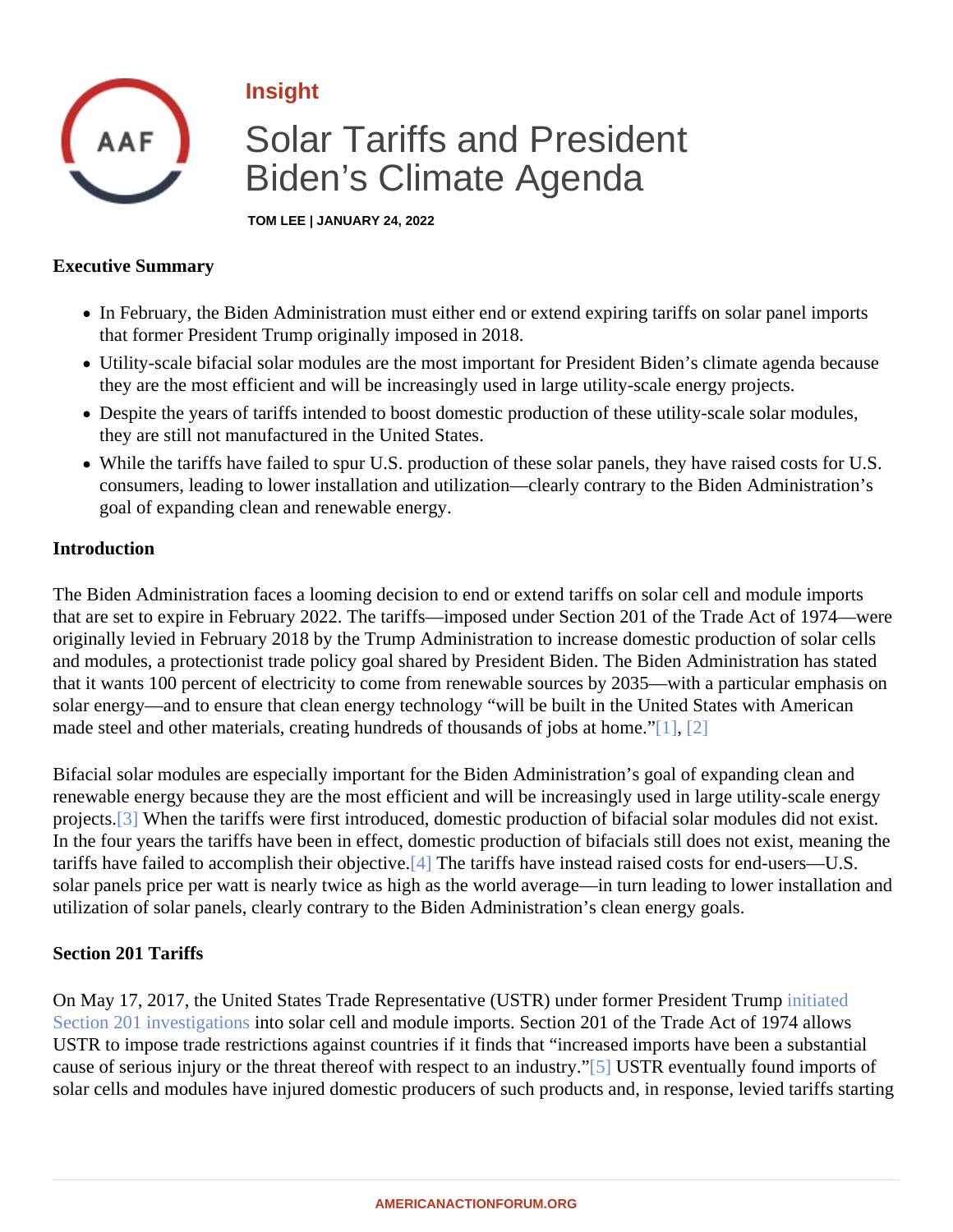<span id="page-1-0"></span>in February 2018 on a variety of solar cells and modules for four **Gearge** initial tariff rate was 30 percent while the first 2.5 gigawatts worth of solar cell and module imports were exempt from the tariffs. Any imports after the 2.5-gigawatt exemption—the United States imported 21.1 gigawatts worth of solar products in 2020—were then subject to the tar[iffs.](#page-2-0) The tariff rate decreased by five percent each subsequent year until 2022, when the rate was set at 15 percent.

Ineffective Tariffs: Bifacial Solar Modules and President Biden's Climate Agenda

A central goal of the Biden Administration's climate agenda is to have 100 percent of electricity generated from clean and renewable sources by 2035. This inevitably means developing new utility-scale solar power plants that will replace fossil –fuel-burning power plants. Utility-scale solar power plants are huge facilities that use many solar panels to generate and wholesale electricity to utility providers. These utility-scale solar power plants increasingly rely on bifacial solar modules to produce power from both sides of the panel—up to 30 percent more than traditional monofacial panels.

When former President Trump first announced the solar tariffs, there was no production of bifacial solar pane in the United States. In June 2019, bifacial solar panels received an exemption from the tariffs, only for the Trump Administration to reinstate the tariffs on bifacial solar panels in November 2020. In November 2021, th U.S. Court of International Trade (CIT) reinstated the exemption on bifacial panels based on legal technicalition meaning they are not currently subject to the tare state on January 14, 2022, the Biden Administration, like the Trump Administration, appealed the exemption in an attempt to reinstate the tariffs on bifacial solar panels.

It is unlikely that the reinstatement of these tariffs will spur domestic manufacturers to produce bifacial solar panels to the extent the administration envisions. There was no increase in domestic production of these pan for the years the tariffs have been in plade.

Contradictory Policy: Tariffs Increase Costs and Decrease Utilization

From 2018 to 2020, solar panel consumers in the United States paid an extra \$1.3 billion due to Section 201 tariffs. An analysis of Bloomberg New Energy Finance data reveals that in 2020, solar module prices per watt were nearly twice as high in the United States compared to the world average. This is key because although the higher prices help U.S. manufacturers of legacy solar panels and modules, the higher prices hurt U.S. users of all solar panels and modules.

Table 1: Average Monocrystalline Solar Module Prices per Watt in 2020 by Location

Downstream portions of the supply chain and end users of solar cell modules forgo new hires and projects to contain the increased costs due to these tariffs. According to the Solar Energy Industry Association, after only two years, the Section 201 tariffs resulted in the loss of 62,000 jobs in the solar industry, as well as the loss of